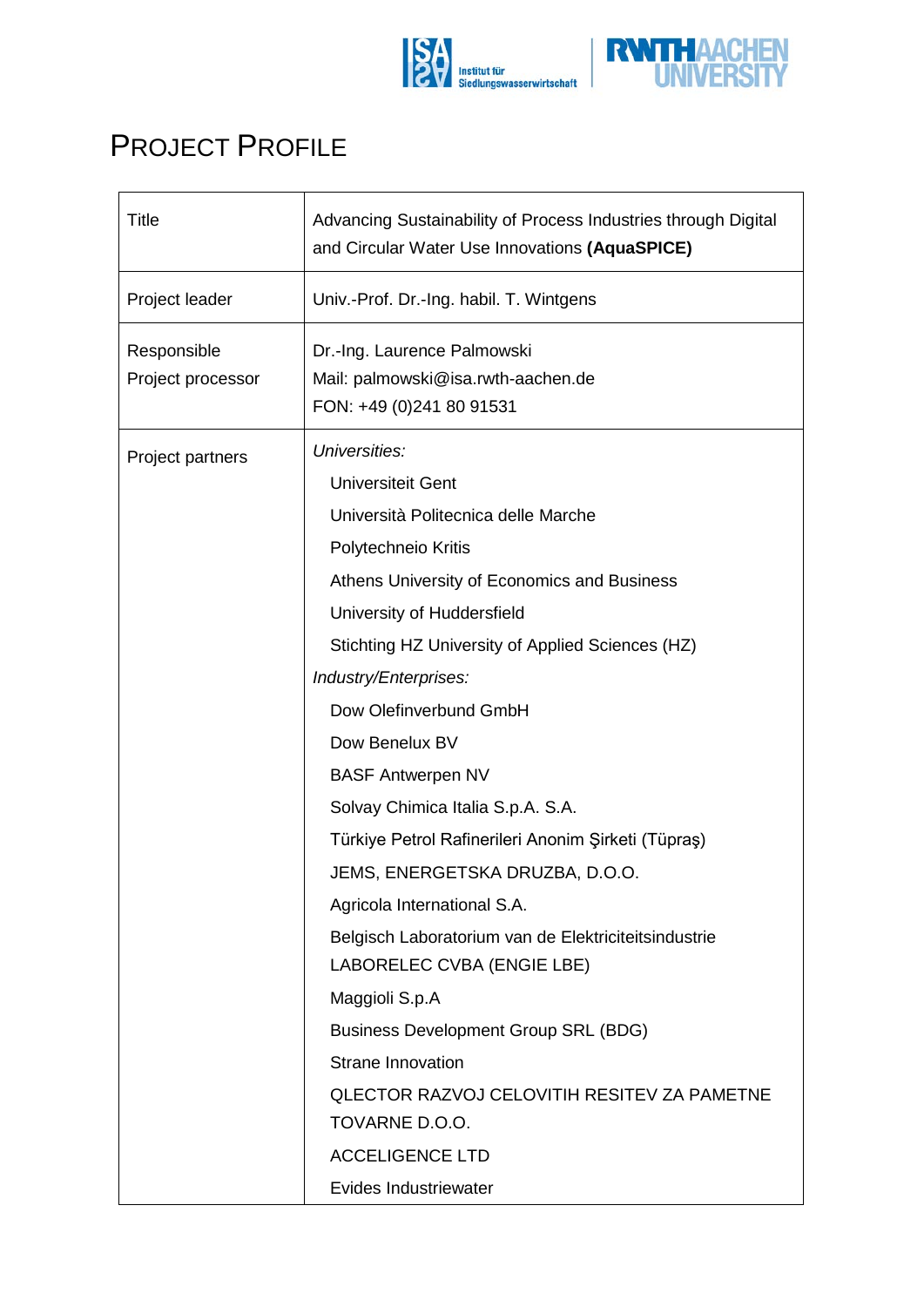



## PROJECT PROFILE

|                 | Water utility:                                         |
|-----------------|--------------------------------------------------------|
|                 | Water-Link OV                                          |
|                 | PPP:                                                   |
|                 | Consorzio Aretusa                                      |
|                 | Research Institutes:                                   |
|                 | <b>KWR WATER B.V</b>                                   |
|                 | Fundació Eurecat                                       |
|                 | Vlaamse Instelling Voor Technologisch Onderzoek N.V.   |
|                 | (VITO)                                                 |
|                 | Institute of Communication and Computer Systems (ICCS) |
|                 | Plattform/Consulting:                                  |
|                 | Water Europe (WE)                                      |
| Funding body    | European Union (EU)                                    |
| <b>Duration</b> | $1.12.2020 - 30.11.2024$                               |
|                 |                                                        |

The industry is one of the largest water users in Europe. Depending on the production process, the demands on water qualities and quantities differ. Due to climate change, some locations already deal with increased water scarcity and supply risks. Thus, to ensure supply, the reuse of water is of growing importance.

AquaSPICE aims to advance the closure of water cycles by combining treatment methods, sensor technologies and digital processes.

Optimal efficiency can be achieved by adopting appropriate technologies and practices at different levels, from a single industrial process to an entire factory to other collaborating industries (industrial symbiosis) or other sectors such as agriculture. AquaSPICE will facilitate the transfer of innovation by providing comprehensive technical and organizational solutions. These solutions will be used within different use cases with different constraints.

AquaSPICE's innovations emerge from the requirements of 6 case studies involving 8 industrial actors (DOW, BASF, Water-Link, Solvay, ARETUSA, Agricola, JEMS and TUPRAS) in 6 EU countries (Germany, Netherlands, Belgium, Italy, Slovenia and Romania) and 1 associated country (Turkey). The case studies' water streams for production processes are considered with circular economy approaches and treated with